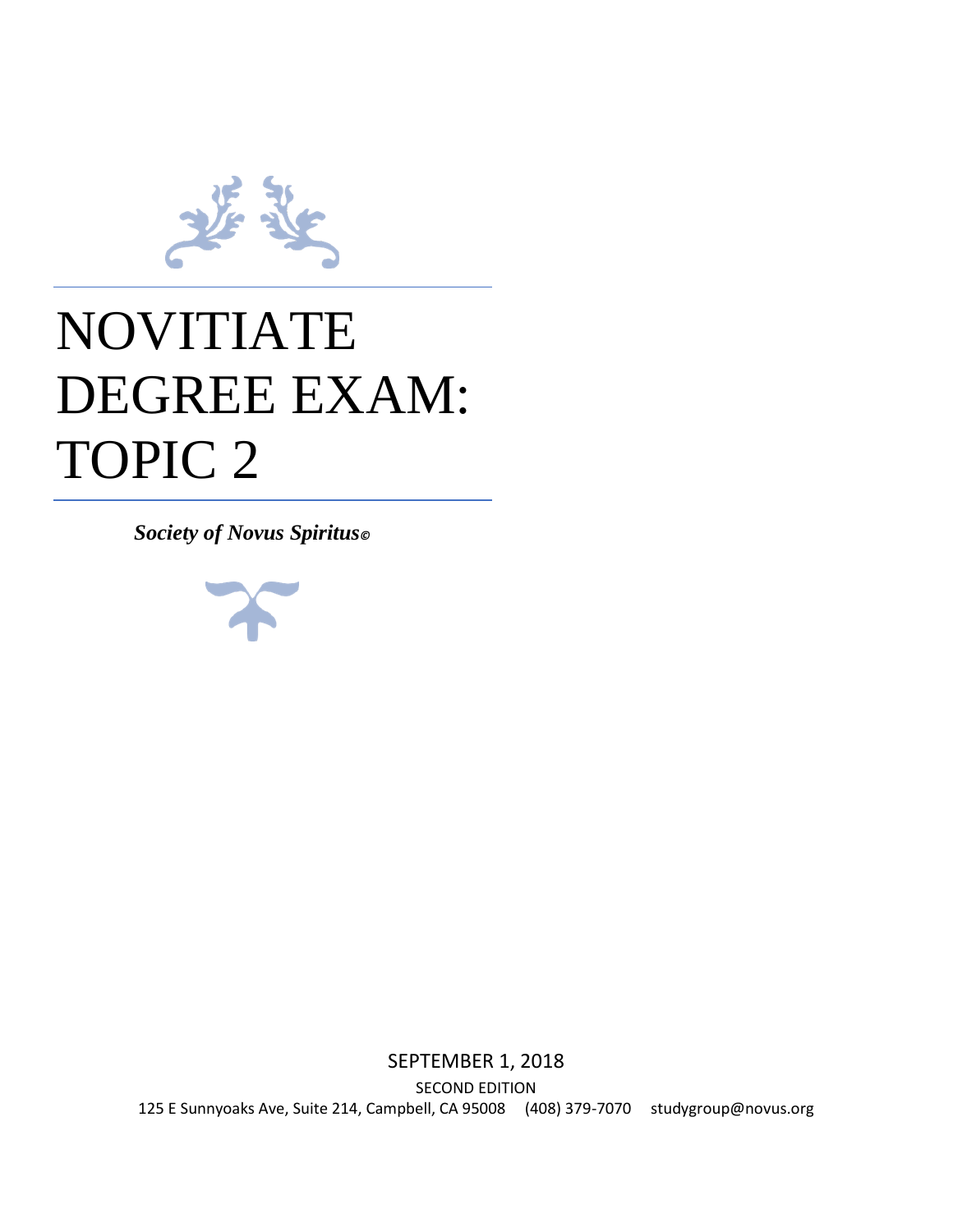### **Seven Schematics [Topic 2 – Lesson One – pp. 1-18] 1. Is Earth's Other Side permanent? Discuss. 2. Give the purpose of each Schematic. 1 st** – *Creation of the Universe.* **2 nd** – *Creation of Entities.* **3 rd** – *Placement on Planets.* **4 th** – *Creation of Other Dimensions.* **5 th** – *Reincarnation.* **6 th** – *Incarnating on Other Planets.* **7 th** – *All of Creation Merges.* **3. List the Seven Levels on the Other Side. 1 st\_\_\_\_\_\_\_\_\_\_\_\_\_\_\_\_\_\_\_\_\_\_\_\_\_\_\_\_\_\_\_\_\_\_\_\_** 2<sup>nd</sup> **nd\_\_\_\_\_\_\_\_\_\_\_\_\_\_\_\_\_\_\_\_\_\_\_\_\_\_\_\_\_\_\_\_\_\_\_\_** 3rd **rd\_\_\_\_\_\_\_\_\_\_\_\_\_\_\_\_\_\_\_\_\_\_\_\_\_\_\_\_\_\_\_\_\_\_\_\_ 4 th\_\_\_\_\_\_\_\_\_\_\_\_\_\_\_\_\_\_\_\_\_\_\_\_\_\_\_\_\_\_\_\_\_\_\_\_ 5 th\_\_\_\_\_\_\_\_\_\_\_\_\_\_\_\_\_\_\_\_\_\_\_\_\_\_\_\_\_\_\_\_\_\_\_\_ 6 th\_\_\_\_\_\_\_\_\_\_\_\_\_\_\_\_\_\_\_\_\_\_\_\_\_\_\_\_\_\_\_\_\_\_\_\_ 7 th\_\_\_\_\_\_\_\_\_\_\_\_\_\_\_\_\_\_\_\_\_\_\_\_\_\_\_\_\_\_\_\_\_\_\_\_ 4. What determines the Level on which we work? 5. What are the benefits of knowledge? 6. What is the First Level of Knowledge? 7. How does the Other Side compare to Earth?**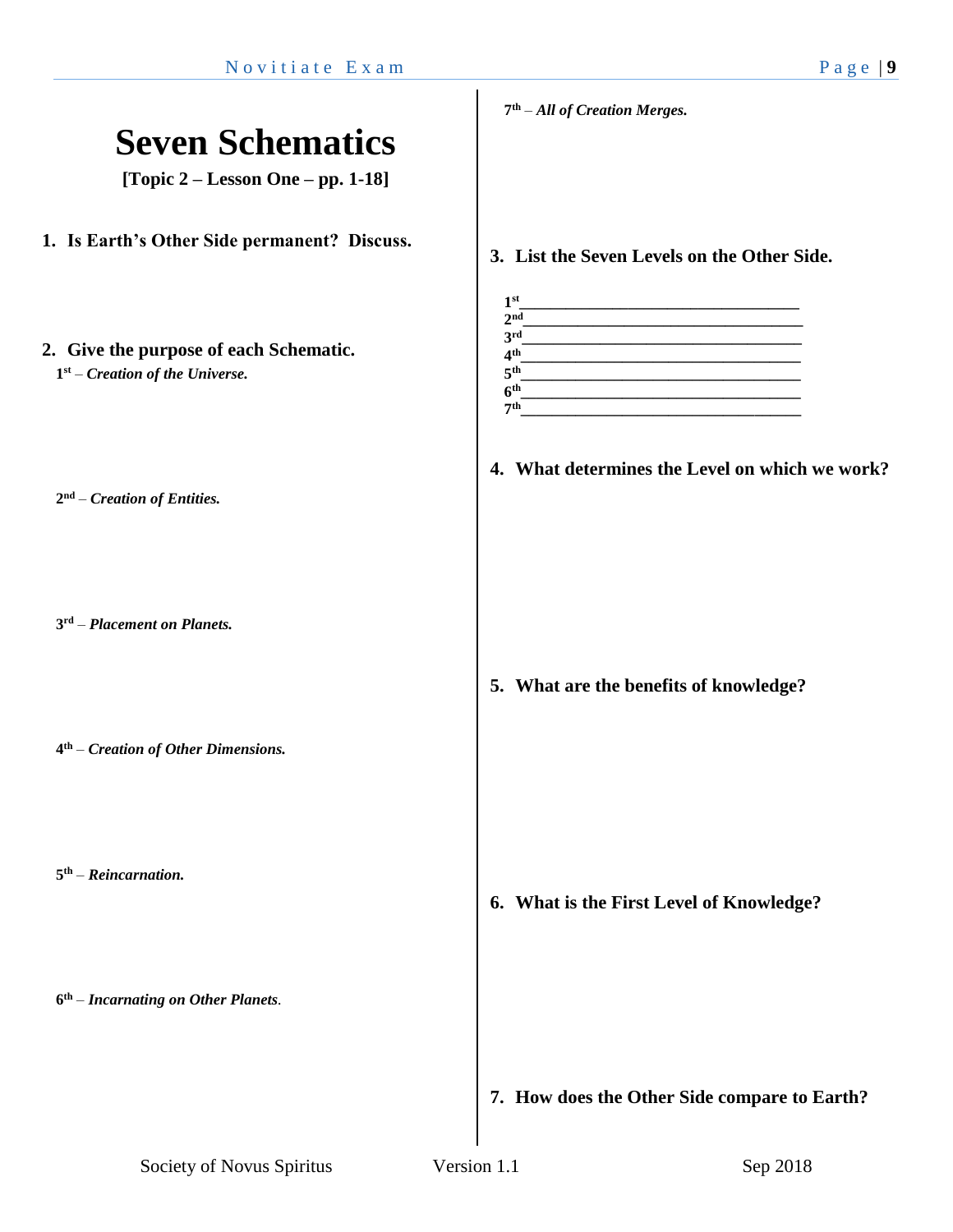**8. What happens when we first go Home?**

### **Definitions:**

**Option Life--**

**True or False: ["T" for True, "F" for False.]**

- **1. Our Universe is gigantic, shaped like a man. ( )**
- **2. Earth is the Last Outpost, the Marshes, the Insane Asylum of the Universe, the Rim of Horror. ( )**
- **3. Malicious intent never affects you. ( )**
- **4. The "I Am" is the true ego, not the false ego. ( )**
- **5. We have a sexuality identity on the Other Side. ( )**
- **6. We can enlighten everyone. ( )**
- **7. Mother God's intellect and Father God's emotion are complete in God's Now. ( )**

### **Discussion**:

**1. Describe the nature of Nuvo and Nuvoites.**

**2. Describe psychic attack and tools of protection.**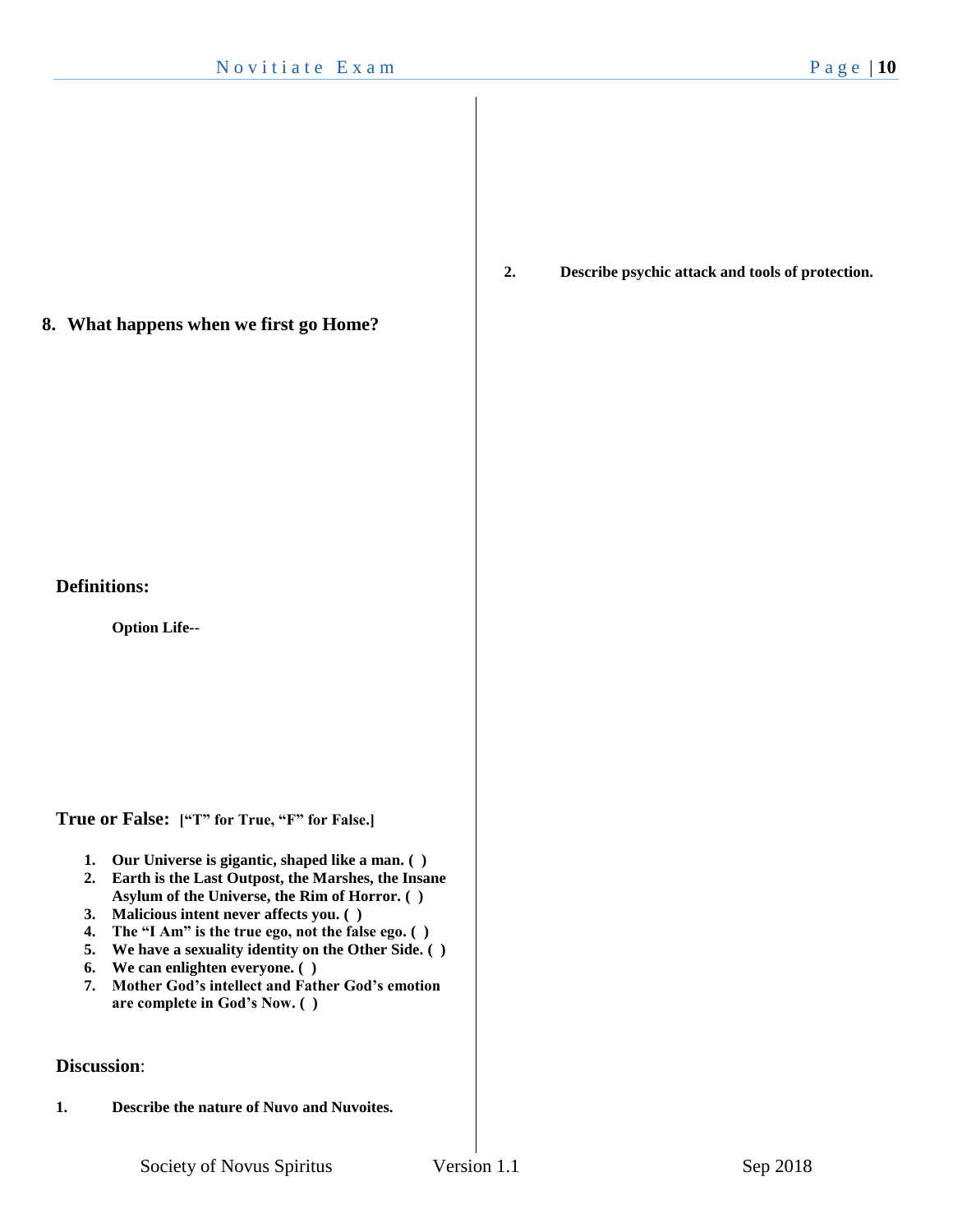## Society of Novus Spiritus Version 1.1 Sep 2018 **Twelve Levels of The Soul [Topic 2 – Lesson Two – pp.19-52] 1. Give a brief synopsis of the Twelve Levels.** *1.* **A thought in the mind of Father God.** *2.* **Thought made flesh – merging with Mother God.** *3.* **Building your life Chart – selecting Theme.** *4.* **Writing out the script for each life.** *5.* **Separate from pure intellect – moving into emotion.** *6.* **Incarnating onto physical worlds.** *7.* **Turning towards Dark or Light.** *8.* **Realizing your own identity.** *9.* **Going forward, or stopping, your perfection.** *10.* **Open fully to experience, or partially.** *11.* **Going Home to the Other Side.** *12.* **Finding original Home world.**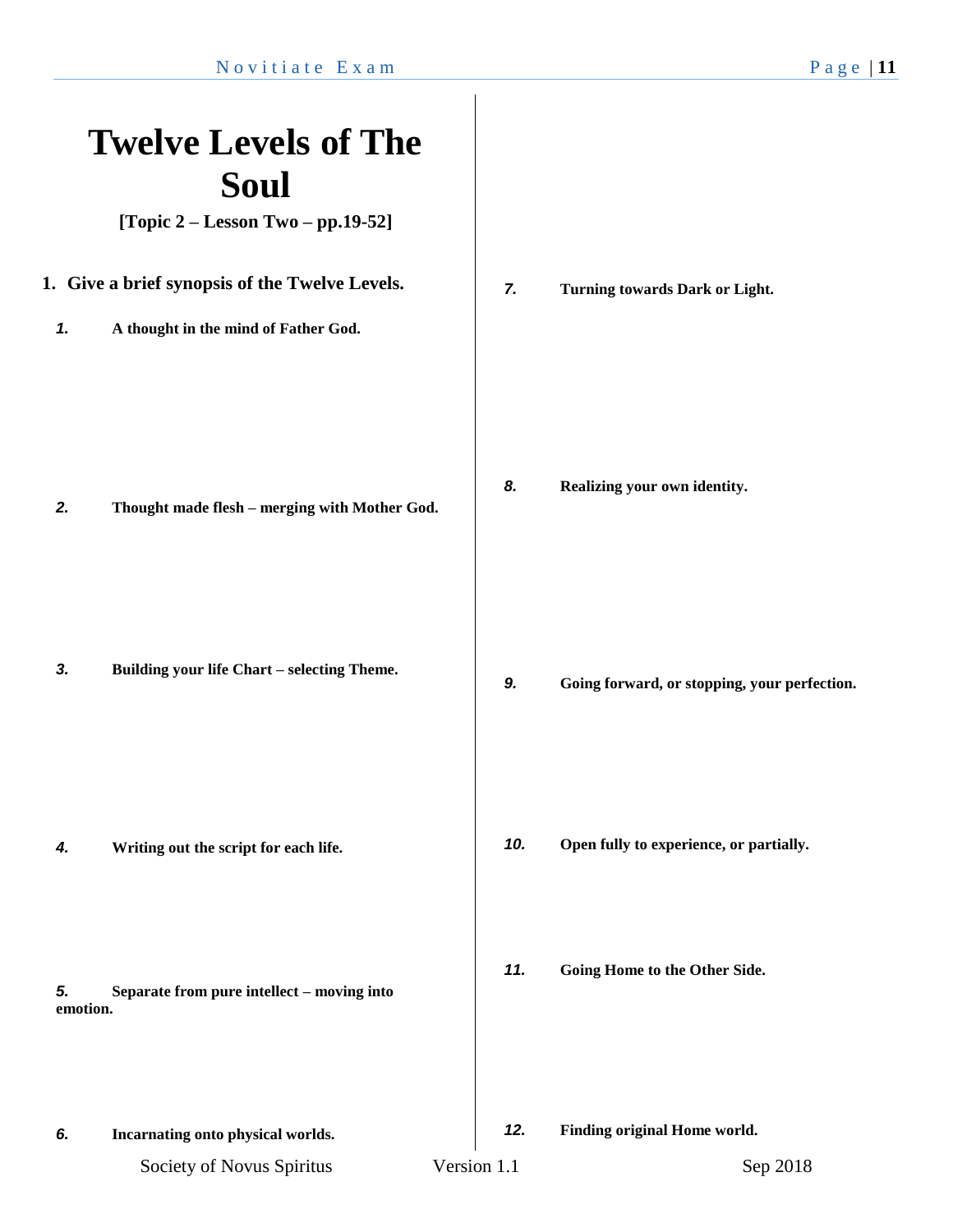**2. What do the 12 Levels of the soul refer to?**

**True or False: ["T" for True, "F" for False.]**

**1. Although our Chart is written, it can be modified in some details by petitioning Azna. ( )**

**2. All entities were created White in God's mind. ( )**

**3. The highest percentage of Dark entities reside on Earth with 70% Dark/Gray and 30% White. ( )**

- **4. "Dark entity" refers to the soul, not the skin. ( )**
- **5. Choosing to be Dark is reversible. ( )**
- **6. Dark entities have their own Other Side. ( )**
- **7. White entities cannot turn Dark. Dark cannot turn**

**White, but Gray can turn White. ( )**

- **8. One ever knows where a Gray entity stands. ( )**
- **9. Dark entities are for us to prefect over. ( )**
- **10. Greed is the heart of every wrong. ( )**
- **11. Gray entities do not have Guides. ( )**
- **12. Psychic attack can cause depression & anxiety. ( )**

**13. The more the lives, the more you love, the deeper your pain becomes. ( )**

**14. A lot of lives means we are slow to learn. ( )**

**15. You can turn a Gray entity White with love and unconditional giving, not anger. ( )**

**16. Gnosticism looks easy, but it is very difficult. ( )**

**17. We do not believe in suicide nor in artificial life support system. ( )**

**18. Level Six on the Other Side is the highest Level of Knowledge which is the Level of Enlightenment. ( ) 19. Dark entities will exist as long as humans need to incarnate for their perfection schemes. ( )**

```
20. Your spirituality sustains you in tough times. ( )
```
*1.* **State how you have become more definitive in who you are, how this life has tempered you, what you will stand for and what you will not, how you have progressed spiritually in who you are to make the love you yourself greater.**

*2.* **Discuss the truths and dispel the myths about Soul mates.**

**Discussion:**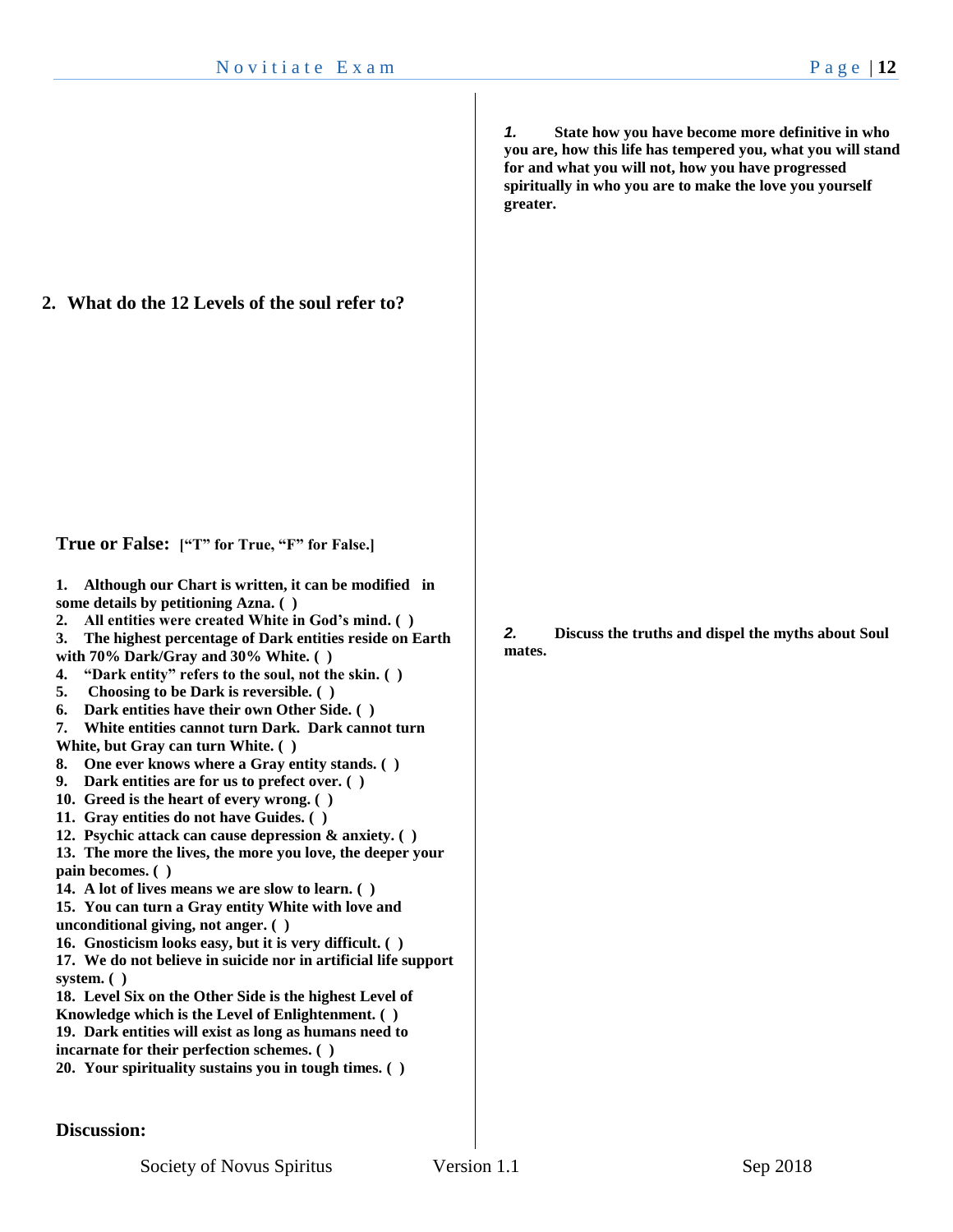| <b>Physical Universe</b><br>[Topic $2 -$ Lesson Three $-$ pp. 53-77] | 5. How did different races occur?                                                                           |
|----------------------------------------------------------------------|-------------------------------------------------------------------------------------------------------------|
| 1. Compare life on Earth to other planets.                           |                                                                                                             |
|                                                                      | 6. Compare testing the steps of the Levels to going<br>behind the Seventh Level.<br>Testing the next level: |
| 2. What do people look like on other planets?                        | Going behind the Seventh:                                                                                   |
| 3. How did people make their way to Earth?                           | 7. Why are UFOs visiting Earth?.                                                                            |
| 4. Explain areas like the Bermuda Triangle?                          | <b>Definitions:</b><br>Council:                                                                             |
|                                                                      |                                                                                                             |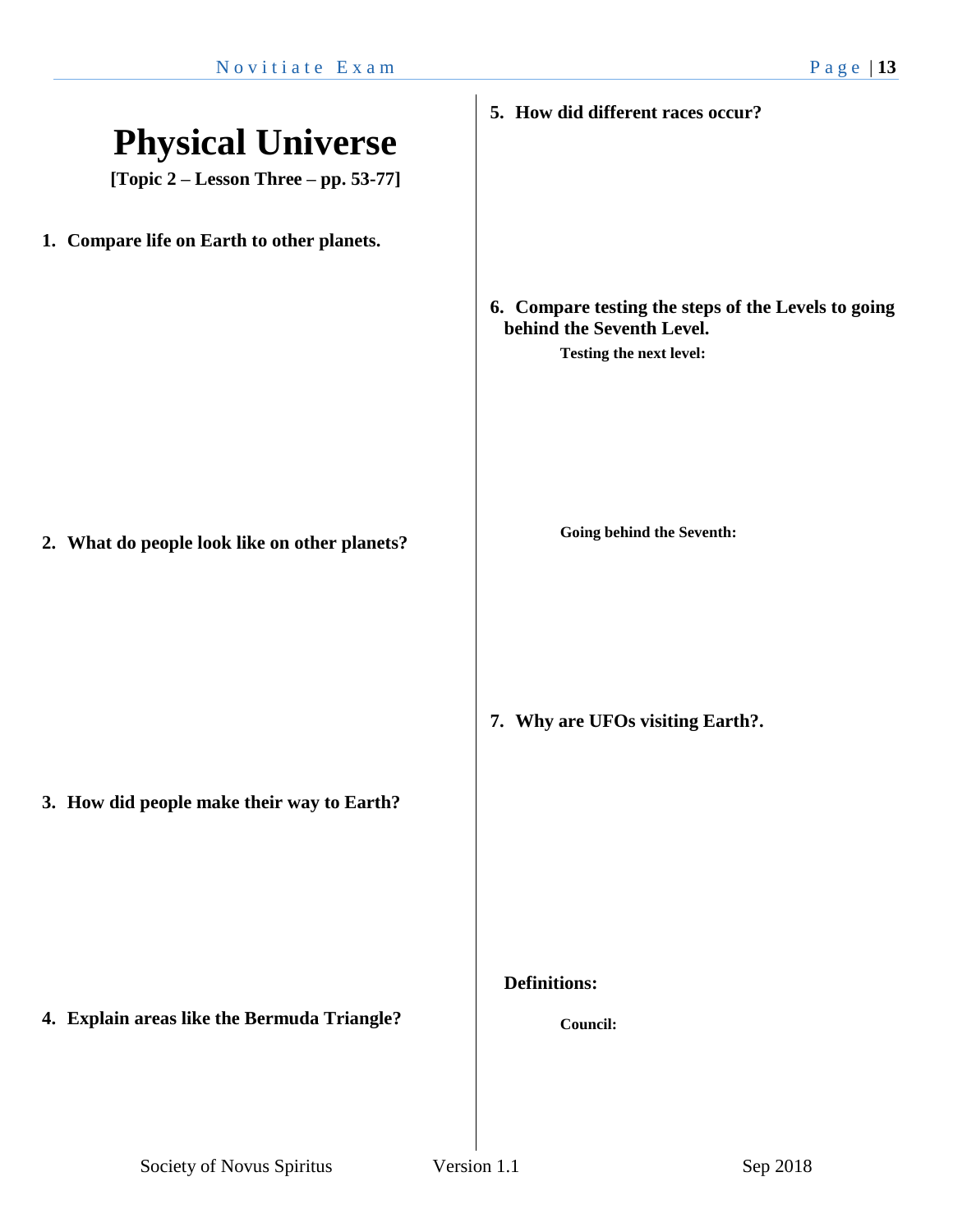#### **Quadrants:**

**Interterrestrials:** 

**Extraterrestrials:** 

**True or False: ["T" for True, "F" for False.]**

**1. Each Level on the Other Side has 4 sub-levels. ( )**

**2. The highest level of Sixth Level is to usher people into the Seventh Level. ( )**

**3. Once on the Other Side, we can visit other planets' Other Sides by thinking ourselves there. ( )**

- **4. About every tenth life, we go to a Dark planet. ( )**
- **5. Venus, Mercury and Mars all had life on them. ( )**
- **6. Humans evolved from apes. ( )**
- **7. Dinosaurs died in the Ice Age, not Volcanic. ( )**
- **8. Planets evolve from an egg-shape to a sphere ( )**
- **9. A Black Hole is like a giant vacuum cleaner. ( )**

**10. We have a population explosion on Earth, because everyone is trying to finish up lessons. ( )**

**11. The Book of Life/Wisdom on spirituality is known throughout the galaxies, but not the Bible. ( )**

**12. Dark entities never go to the Other Side, but keep recycling into life. This is their home planet. ( )**

**13. Africa is the seat of birth of man. That is where Eden reside on the Other Side. ( )**

- **14. Crop Circles are UFO maps of their galaxy. ( )**
- **15. Souls recognize souls by they eyes. This ability**
- **increases with increased spirituality. ( )**
- **16. We pick our visage & name on the Other Side. ( )**
- **17. We all have a slight physical flaw on the Other Side, but larger one if you abused your mind. ( )**
- **18. Entities' souls can transmigrate into animals. ( )**
- **19. Gold leaves are earned according to our Level. ( )**
- **20. Earth is anti-matter; the Other Side is matter. ( )**
- **21. In foxhole periods, prayers seem unanswered. ( )**
- **22. God's Privacy Act with us is impenetrable. ( )**

### **Discussion:**

*1.* **Describe Spirit Guides' responsibilities and qualities**.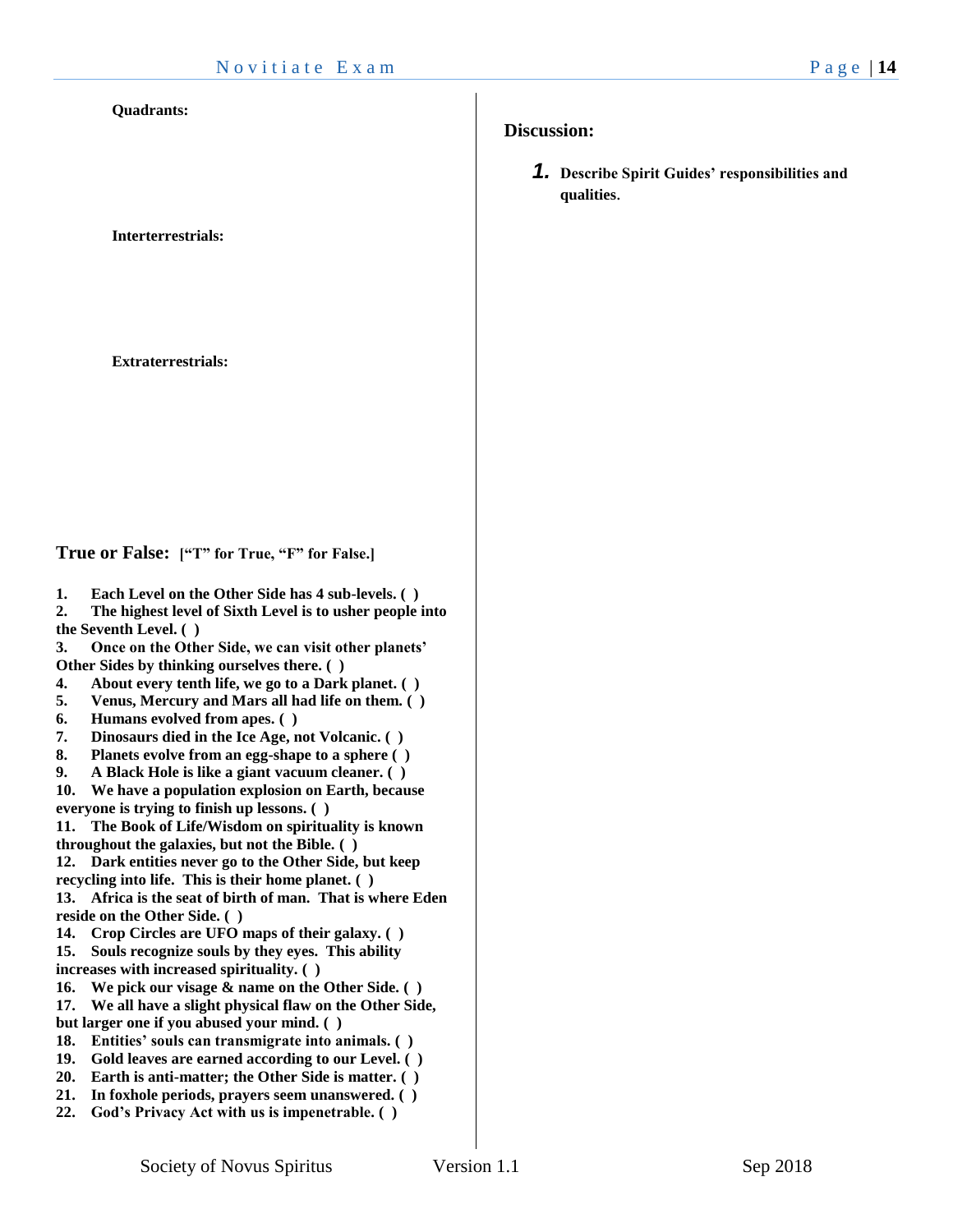|                                                    | <b>Effects:</b>                                   |
|----------------------------------------------------|---------------------------------------------------|
| <b>Metaphysical Universe</b>                       |                                                   |
|                                                    |                                                   |
| [Topic 2 – Lesson Four – pp. 77-End]               |                                                   |
|                                                    |                                                   |
|                                                    |                                                   |
| 1. What is the difference between the Physical     |                                                   |
| Universe and the Metaphysical Universe.            | 4. Compare Lilith and her cohorts and their       |
|                                                    | purpose in the highest levels of the Lower Levels |
| <b>Physical universe:</b>                          | of Creation, to the lowest levels.                |
|                                                    |                                                   |
|                                                    | <b>Highest Levels:</b>                            |
|                                                    |                                                   |
|                                                    |                                                   |
|                                                    |                                                   |
| <b>Metaphysical universe:</b>                      |                                                   |
|                                                    |                                                   |
|                                                    |                                                   |
|                                                    |                                                   |
|                                                    |                                                   |
|                                                    |                                                   |
| 2. Describe the features of Archtypes and how they | <b>Lowest Levels:</b>                             |
| help us.                                           |                                                   |
|                                                    |                                                   |
|                                                    |                                                   |
|                                                    |                                                   |
|                                                    |                                                   |
|                                                    |                                                   |
|                                                    |                                                   |
|                                                    |                                                   |
|                                                    |                                                   |
| 3. Describe the cause and effects of suicide.      | Define:                                           |
|                                                    | Pantheism:                                        |
| Cause:                                             |                                                   |
|                                                    |                                                   |
|                                                    |                                                   |
|                                                    |                                                   |
|                                                    |                                                   |